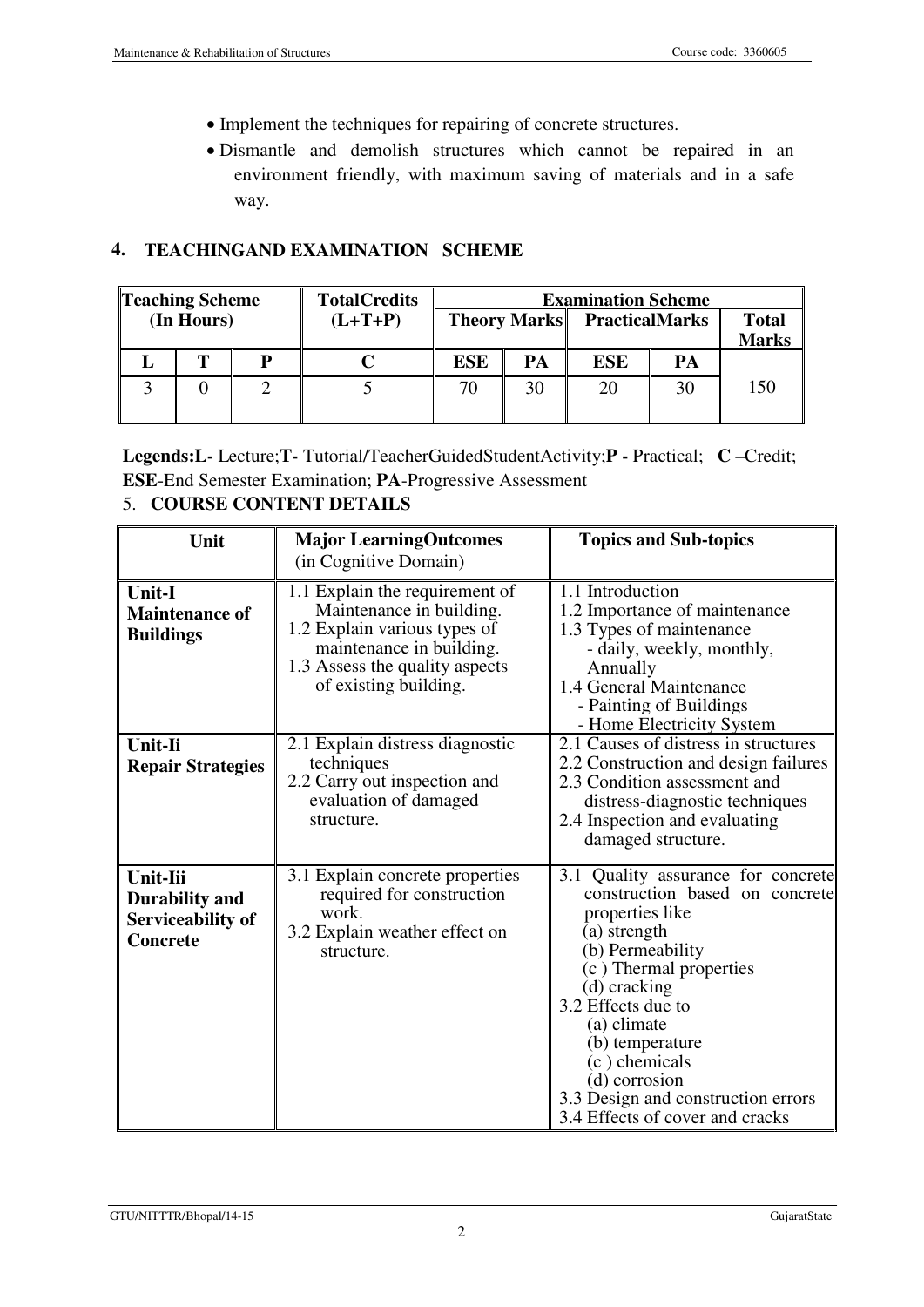| <b>UNIT-IV</b><br><b>Materials and</b><br><b>Techniques For</b><br>Repair | 4.1 Identify materials for repair in<br>building.<br>4.2 Explain techniques for<br>Repairs. | 4.1 Materials for Repair<br>- Special concretes and mortar<br>- concrete chemicals<br>- construction chemicals<br>- Expansive cement<br>- polymer concrete<br>- sulphur infiltrated concrete<br>- Ferro cement<br>- Fibre reinforced concrete<br>- Rust eliminators and polymers<br>coating for rebars<br>- foamed concrete<br>- dry pack<br>- vacuum concrete<br>- asphalt sheeting<br>4.2 Techniques for Repairs<br>-Gunniting,<br>grouting<br>and<br>Shotcrete<br>- Epoxy injection |
|---------------------------------------------------------------------------|---------------------------------------------------------------------------------------------|----------------------------------------------------------------------------------------------------------------------------------------------------------------------------------------------------------------------------------------------------------------------------------------------------------------------------------------------------------------------------------------------------------------------------------------------------------------------------------------|
|---------------------------------------------------------------------------|---------------------------------------------------------------------------------------------|----------------------------------------------------------------------------------------------------------------------------------------------------------------------------------------------------------------------------------------------------------------------------------------------------------------------------------------------------------------------------------------------------------------------------------------------------------------------------------------|

| Unit                                                                         | <b>Major Learning Outcomes</b><br>(in Cognitive Domain)                                                                                                                                                                                                | <b>Topics and Sub-topics</b>                                                                                                                                                                                                                                                                                                                                                                                                                                                                   |  |  |
|------------------------------------------------------------------------------|--------------------------------------------------------------------------------------------------------------------------------------------------------------------------------------------------------------------------------------------------------|------------------------------------------------------------------------------------------------------------------------------------------------------------------------------------------------------------------------------------------------------------------------------------------------------------------------------------------------------------------------------------------------------------------------------------------------------------------------------------------------|--|--|
|                                                                              |                                                                                                                                                                                                                                                        | - Jacketing<br>- shoring and underpinning<br>Methods<br>of<br>corrosion<br>protection<br>(a) corrosion inhibitors<br>(b) corrosion resistant steels<br>(c) coating and cathodic<br>protection                                                                                                                                                                                                                                                                                                  |  |  |
| <b>UNIT-V</b><br>Repair,<br><b>Retrofitting and</b><br><b>Rehabilitation</b> | 5.1 Explain the Repair work<br>of various component in<br>existing masonry<br>building<br>5.2 Explain the Repair<br>work of various<br>component in existing<br>concrete structure<br>5.3 Discuss principles of<br>Retrofitting and<br>Rehabilitation. | 5.1 Repair of<br>- stone, brick and block masonry<br>(Cracks, dampness,<br>efflorescence, joint separation,<br>$etc.$ )<br>- Flooring<br>- Roofs (sloping, flat, pitched,<br>$etc.$ )<br>- Concrete members due to<br>(i) Steel Corrosion<br>(ii) Lack of Bond<br>(iii) shear, tension, torsion,<br>compression<br>failure<br>- Rainwater Leakage in Buildings<br>- Leakage in Basement, toilet area<br>5.4 Control on Termites (White<br>Ants) in Buildings<br>5.5 Fungus Decay of wood works |  |  |